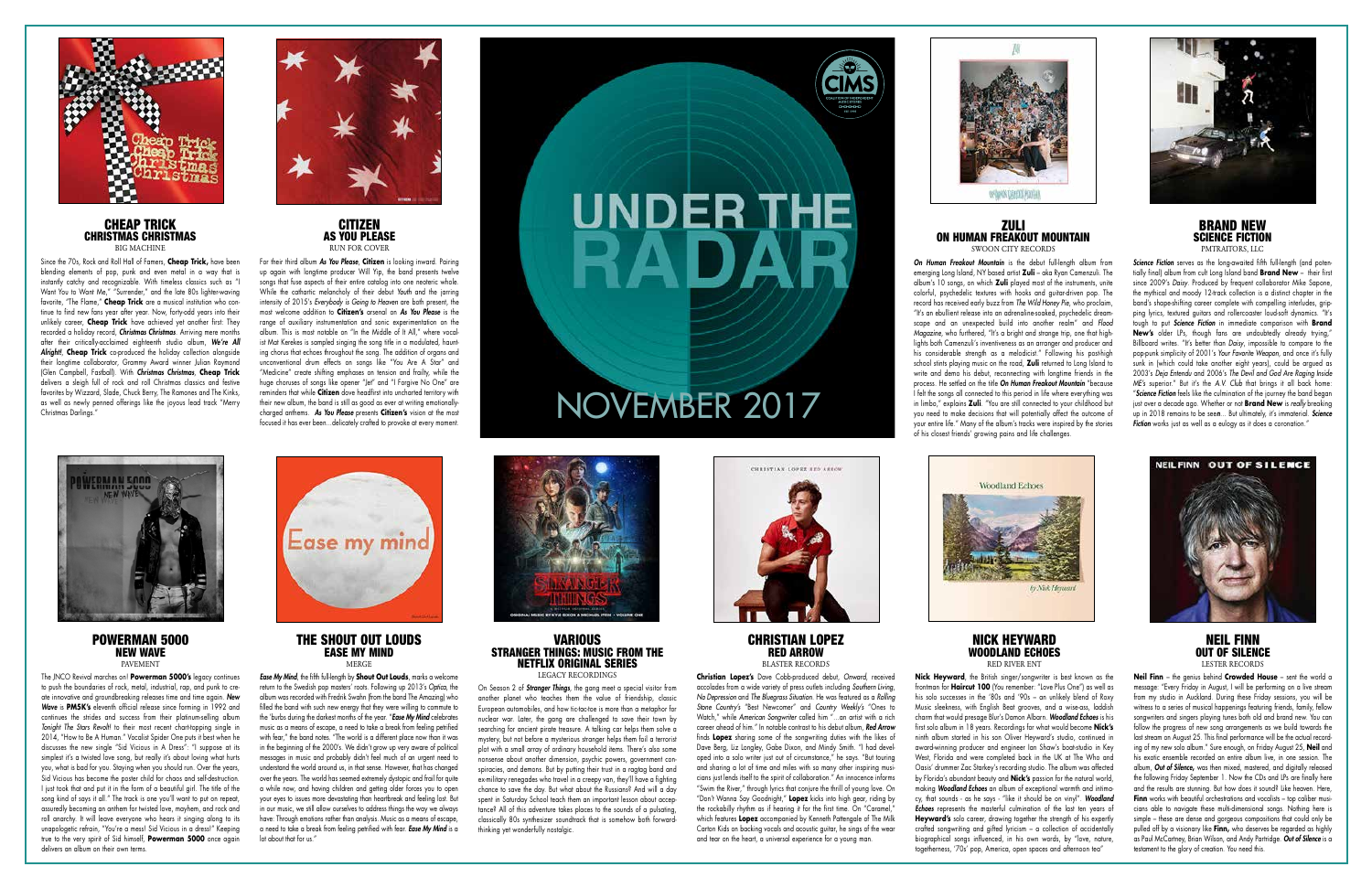BRYAN ADAMS ULTIMATE  $A \cdot M$ 

Not only does **Tears For Fears'** first career-spanning Greatest Hits album, *Rule the World* feature classics such as "Everybody Wants To Rule The World," "Shout," "Mad World," "Head Over Heels," "Woman In Chains," and more, but it also boasts the first original music from the duo since 2004. Representing an inimitable intersection of pop palatability and new wave innovation, their catalog spans a string of classic album, namely the gold-certified debut *The Hurting*, the quintuple-platinum, BRIT Award-winning *Songs from the Big Chair*, and *Seeds of Love* – which would be Roland Orzabal and Curt Smith's last collaboration together until *Everybody Loves A Happy Ending* in 2004. Breaking another quiet spell, the boys engaged in a three-year touring whirlwind beginning in 2010. 2013 saw them return with their first recorded music in a decade: a cover of Arcade Fire's "Ready to Start." It proved to be a welcome addition to their three-decade discography of immortal hits. In 2017, they recorded two more new tracks, the enigmatic and energetic "I Love You but I'm Lost" and the subdued, acoustic "Stay." Here's hoping there's more new music to come…



Renowned the world over for his signature brand of feel-good rock and roll and big ballads, **Bryan Adams** is an icon of epic proportions. The aim of *Ultimate* is to condense **Adams'** extensive back catalogue - 13 studio albums, 5 live albums, 5 compilation albums and over 75 singles - into a 21-track offering guaranteed to capture the true essence of the celebrated hitmaker's much celebrated career. Containing early hits such as 'Cuts Like A Knife' and 'Run To You' as well as later additions to his repertoire, like 'When You're Gone' with Melanie C and 'Cloud Number Nine.' It's not just the classics that feature on *Ultimate* either: 'Ultimate Love' and 'Please Stay' are the first **Bryan Adams** songs in over two years. "As a songwriter and musician, you are always creating - it's what you do," said **Adams**. "So even though this is an "ultimate" collection I'm always looking ahead. There are two new songs included 'Please Stay' and 'Ultimate Love' both written this year with the message that love still counts, even in uncertain times." Despite a lack of cuts from his album length cover of Taylor Swift's *1989*, *Ultimate* is an amazing portrait of one of the greatest songwriters of the last 30 years.



### HEAVY METAL KINGS BLACK GOD WHITE DEVIL ENEMY SOIL

### TURNPIKE TROUBADOURS A LONG WAY FROM YOUR HEART

BOSSIER CITY RECORDS

Narratives put to music are nothing new, but Evan Felker – the frontman, cofounder, and primary songwriter for **Turnpike Troubadours** – and his bandmates have upped the ante, creating a web of unforgettable characters that show up on album after album in songs that are both catchy and musically complex: men and women with their backs against their wall, represented realistically but also imbued with dignity. "It feels like going home to see that those characters are still alive in a way that movies and literary writers have always done," Felker says of the recurring favorites. "It feels good. They're composite characters based on real people." *A Long Way from Your Heart* was produced by Grammy winner Ryan Hewitt (The Avett Brothers, Red Hot Chili Peppers). The result is a rare triumph––an album that hooks immediately but then rewards listeners willing to dig deeper. "I love what we as a band have turned into and how we treat songs," Felker says. "That's something we've grown into––adding some sort of oddly theatrical element to the musicianship to help the story along, to sum up where or who the character is to give him a little bit of landscape. It's not just an acoustic guitar and a guy telling you what somebody's doing."



# **UNDER THE** RAD



### TRAVIS MEADOWS FIRST CIGARETTE BLASTER RECORDS

Rappers **Vinnie Paz (Jedi Mind Tricks)** and **ILL Bill (Non-Phixion)** return with their side-project, **Heavy Metal Kings**, to drop their first studio album together in over 6 years, *Black God White Devil*. Both MCs have been staples of the independent hip-hop scene for more than two decades having followed unrelenting paths to their current destinations as they made their bones during a prolific period of independent hip-hop in the '90s and early '00s. They are like-minded rappers who eschewed the traditional routes of the industry matrix and, instead, took a fiercely independent attitude when it came to their craft. Beyond their indelible work with their respective groups, Jedi Mind Tricks and Non-Phixion, Paz and Bill have built successful solo careers while also putting in work with supergroups such as Paz's battle-tested outfit Army of the Pharoahs and Bill's collective of accomplished MCs, La Coka Nostra. For *Black God White Devil*, **Heavy Metal Kings**  sticks to the same winning formula as before: Take two of the most respected and visceral MCs in the game and put them together for one full album worth of brutal hip hop. Sick, dirty beats with lyrical chops that put mumble rappers to shame. It doesn't get any better than this.



### SIXX: A.M. THE HEROIN DIARIES SOUNDTRACK: 10TH ANNIVERSARY EDITION ELEVEN SEVEN



After two decades spent chiseling their unique, multi-genre infused sound, **Dirty Heads** have finally come into their own. Since the release of their 2008 debut *Any Port in a Storm,* the five-piece band — Jared Watson (vocals), Dustin "Duddy B" Bushnell (vocals/guitar), Jon Olazabal (percussion), Matt Ochoa (drums) and David Foral (bass) has consistently experimented with their sunny style, leaning heavily on reggae fused with hip-hop cornerstones and scaling back for more acoustic fare, darting between extremes. *Swim Team* sees **Dirty Heads** pushing their sound, moving between pop, alternative, hip-hop, reggae, and rock with the same spirit and spark that's powered them since the beginning. The album's wide-ranging sound is also due in part to the diverse team of collaborators: Jonas Jeberg [Demi Lovato, Juicy J, Jason Derulo], "Lay Me Down" partner-in-crime Rome [Enrique Iglesias] of Sublime with Rome, Blueprint [Jay-Z, Kanye West, Timbaland, Eminem, Nas, Prodigy], Oren Yoel [Miley Cyrus, Kanye West], HEAVY [Andrew McMahon], and The Score.

2017 marks the tenth anniversary of the release of **Nikki Sixx's** drugsoaked *New York Times* best-selling memoir *The Heroin Diaries* and **SiXX:A.M.'s** *The Heroin Diaries Soundtrack*. **Sixx** got sober sixteen years ago. A decade ago he shared this story with the world. And yet with the modern opioid crisis looming larger than ever; **Sixx's** journey to sobriety and the words and music it inspired remains poignantly relevant. Chronicling the year of decadence and depravity that almost cost **Sixx** his life during the recording and tour for **Mötley Crüe's** seminal 1987 album *Girls Girls Girls*, the book not only became a worldwide bestseller but also spawned the band **SIXX:A.M**. Says **Sixx**: "Over the last ten years, I've met so many people who have thanked me for *The Heroin Diaries* and say that it saved their lives. But the truth is, writing *The Heroin Diaries* saved my life too." *The Heroin Diaries: 10th Anniversary Edition Soundtrack* features new artwork, personal notes from the band and include three newly re-imagined tracks: "Life Is Beautiful 2017," "Accidents Can Happen 2017," and "Girl with Golden Eyes 2017."

### I THE MIGHTY WHERE THE MIND WANTS TO GO / WHERE YOU LET IT GO EQUAL VISION

San Francisco's **I the Mighty** took a bold step forward creatively today with the release of their highly-anticipated new album *Where the Mind Wants to Go / Where You Let it Go*. Already one of the most progressive voices in alternative rock, *Where the Mind Wants to Go / Where You Let it Go* sees the band exploring new territory both sonically and topically. It is a collection of nine artistically mature, meticulously crafted rock anthems that sees lead vocalist, Brent Walsh, tackling the topics that have helped shape his own personal growth since the release of their last album; both in terms of life experience and more abstract topics. "We don't want people to just listen to our music on a surface level," says Walsh. "We want people to dive into the songs and dissect them and to really feel them." *Where the Mind Wants to Go / Where You Let it Go* is the sort of adrenaline-fueled, kinetic record that creates the perfect balance between experimentalism and the sort of relatable magnetism that is at the core of all the best rock anthems. It taps into a bigger picture that indicates the band is really starting to scratch the surface of what they're capable as artists.

"I'm an orphan who turned into a preacher, a preacher who turned into a songwriter, a songwriter who turned into a drunk, and a drunk that is learning to be a human being," **Travis Meadows** says, describing his journey. Pursuing his dream of writing country music, **Meadows** scored a publishing deal that brought him to Nashville. Though successful, his spiral of addiction continued until in 2010 when he hit an all-time low. Between jail and rehab, **Meadows** began a journal for his counselor, which transformed into the stunning collection of songs, *Killin' Uncle Buzzy*. The album, which now has an almost cult-like following. The brutal honesty in his writing connected with other songwriters, publishers and artists and in the next two years he scored album cuts by artists, including Eric Church, while maintaining his new-found sobriety. **First Cigarette** paints a somewhat brighter outlook, reflecting where **Meadows** is currently at in his life. Expanding on the themes of recovery and survival, **Meadows** delves deep into topics including the healthy expression of emotion ("Sideways") to finding contentment where you are in life ("First Cigarette") to the quest for satisfaction in ("Hungry").



### TEARS FOR FEARS RULE THE WORLD) **MERCURY**

### ELTON JOHN DIAMONDS ISLAND

**Elton John** releases the "ultimate" hits anthology *Diamonds* to coincide with the 50th anniversary of his songwriting partnership with **Bernie Taupin**. Says **Elton** of his partnership with **Bernie**: "We are at 50 years, and our relationship is healthier than it's ever been. There have been times in our relationship when we've written with other people, but it still didn't stop the love. I love Bernie more than I've ever done and I think he probably feels the same way about me, because we've both led separate lives; we both write in separate rooms. We have an amazing respect and love for each other that's only grown." Adds **Taupin**: "We still get a kick out of what we do… When we come together and write something, it still has that magical quality to it. It doesn't get any better than that. That feeling hasn't aged. "The retrospective covers all of the landmark songs from **Elton's** peerless career, starting with his early breakthrough "Your Song" and embracing "Rocket Man," "Candle in The Wind," "Sorry Seems to Be the Hardest Word," "Sacrifice," "Are You Ready for Love?" and the duets "Don't Go Breaking My Heart" with **Kiki Dee** and "Don't Let the Sun Go Down on Me" with **George Michael**. The package also includes exclusive song annotations from **Bernie** and **Elton**!



## NOVEMBER 2017



### SOJA POETRY IN MOTION ATO RECORDS



**SOJA's** core sound – an uplifting meld of reggae, go-go, D.C. hardcore, Latin, rock, and hip-hop – is as tight and compelling as it's ever been in the group's 20-year history, but now – with its new album, *Poetry in Motion* – the octet digs deeper on its message of finding peace and understanding in the world caught in tribulation. For the band, having fun and social awareness can, and should, co-exist. "More" is a Bob Marley-influenced manifesto to fight greed by being content with what you got, while "Bad News" looks for hope in tragic headlines. "'More' is about consumption and envy," explains lead singer Jacob Hemphill. "It's about the false belief that you need more stuff to be happy [and] about trying to strip all that away and finding happiness in the truth that less is more. *Poetry in Motion* is about us, the human race. We're beautiful. We're the caretakers of this earth and everything that lives here, calls it home. But something is wrong. Something in us is lost. That's the focus – how to get back to the beauty and away from...well, this."